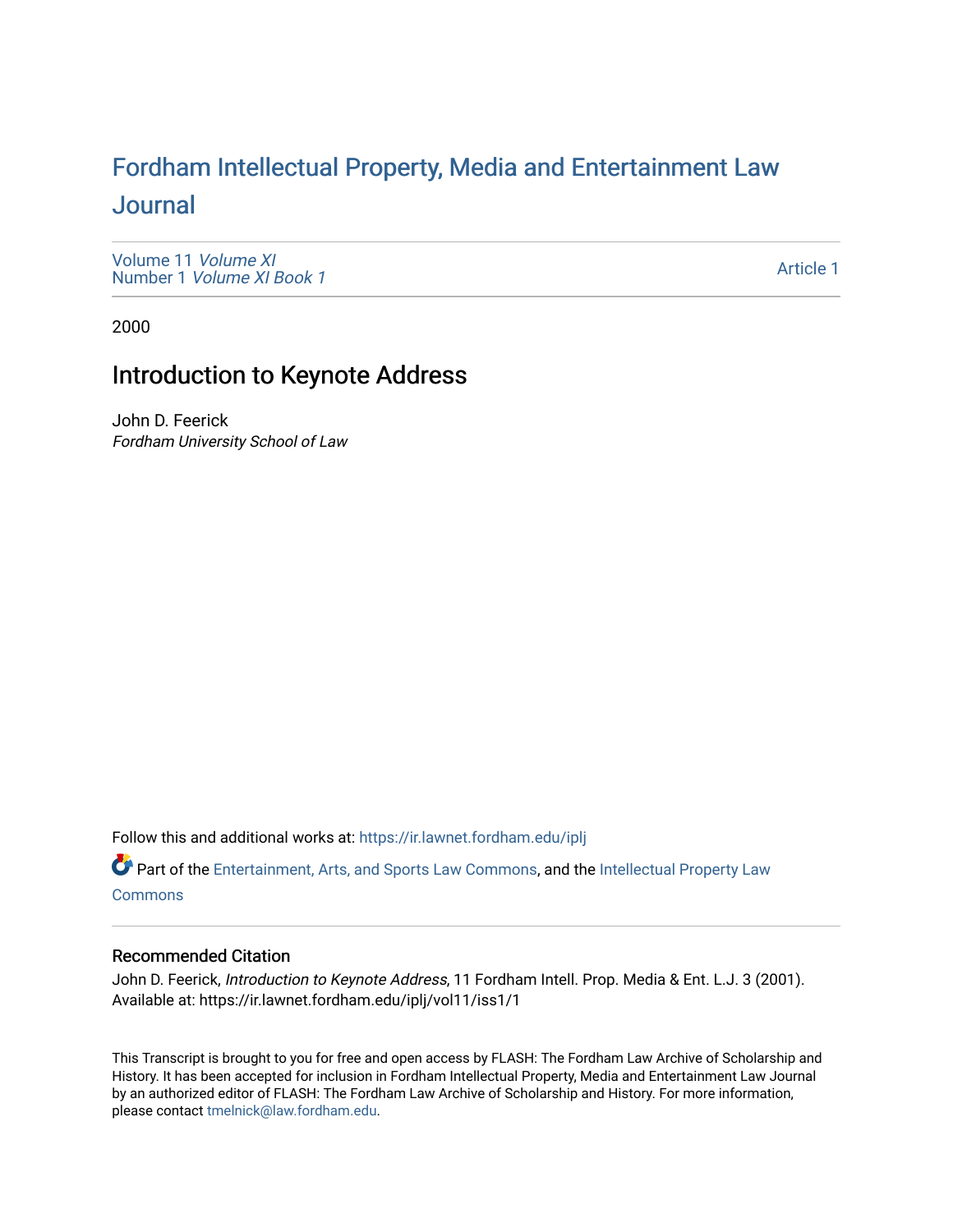## Introduction to Keynote Address

### John D. Feerick<sup>\*</sup>

On behalf of Fordham Law School, I am pleased, to welcome you to today's program. It is certainly a pleasure for me to acknowledge the presence of your keynote speakers, Eliot Spitzer, New York State Attorney General, and Peter Swire, Chief Counselor for Privacy in the Executive Office of the President of the United States.

I would like to recognize, as well, your many panelists, whose backgrounds are set forth in the program that you all have. I certainly also want to thank the moderators of today's panels, James Goodale and Professor Reidenberg. It seems just about every program I come to at the law school these days, Professor Reidenberg is front and center in some way.

Today's conference addresses one of the most important issues of our time: the rapidly evolving relationship between data privacy laws and the First Amendment. Almost daily, it seems, we witness tremendous changes in this complex relationship through the influence of such various entities as the European Union, the Internet, and other forces of the Information Age. These changes bring with them opportunities to expand the human potential in ways that were unimaginable only a decade ago. They also bring new and formidable challenges to our society and to those leaders and specialists, such as you, who are responsible for the intellectual dialogue that will guide our citizens through this exciting period of history.

<sup>\*</sup> Dean, Fordham University School of Law. Adjunct Professor, Fordham, 1976-82; Chair, Committee to Review Audiovisual Coverage of Court Proceedings, 1996-97; President, Association of the Bar of the City of New York (1992-1994); Practicing Attorney, Skadden, Arps, Slate, Meagher & Flom, 1961-82; Chairman, N.Y.S. Commission on Government Integrity, 1987-90; Chair, Fund for Modern Courts (1995-99); Chair, Board of Directors of American Arbitration Association; Appointed Dean in 1982; Fordham, B.S., 1958, LL.B., 1961.

A version of these remarks was delivered on February 15, 2000, at Fordham University School of Law during the *Fordham Intellectual Property, Media & Entertainment Law Journalís* Eighth Annual Symposium on Current Issues in First Amendment and Media Law - "Data Privacy Laws and the First Amendment: A *Conflict?*" Footnotes have been added by the *Journal's* staff.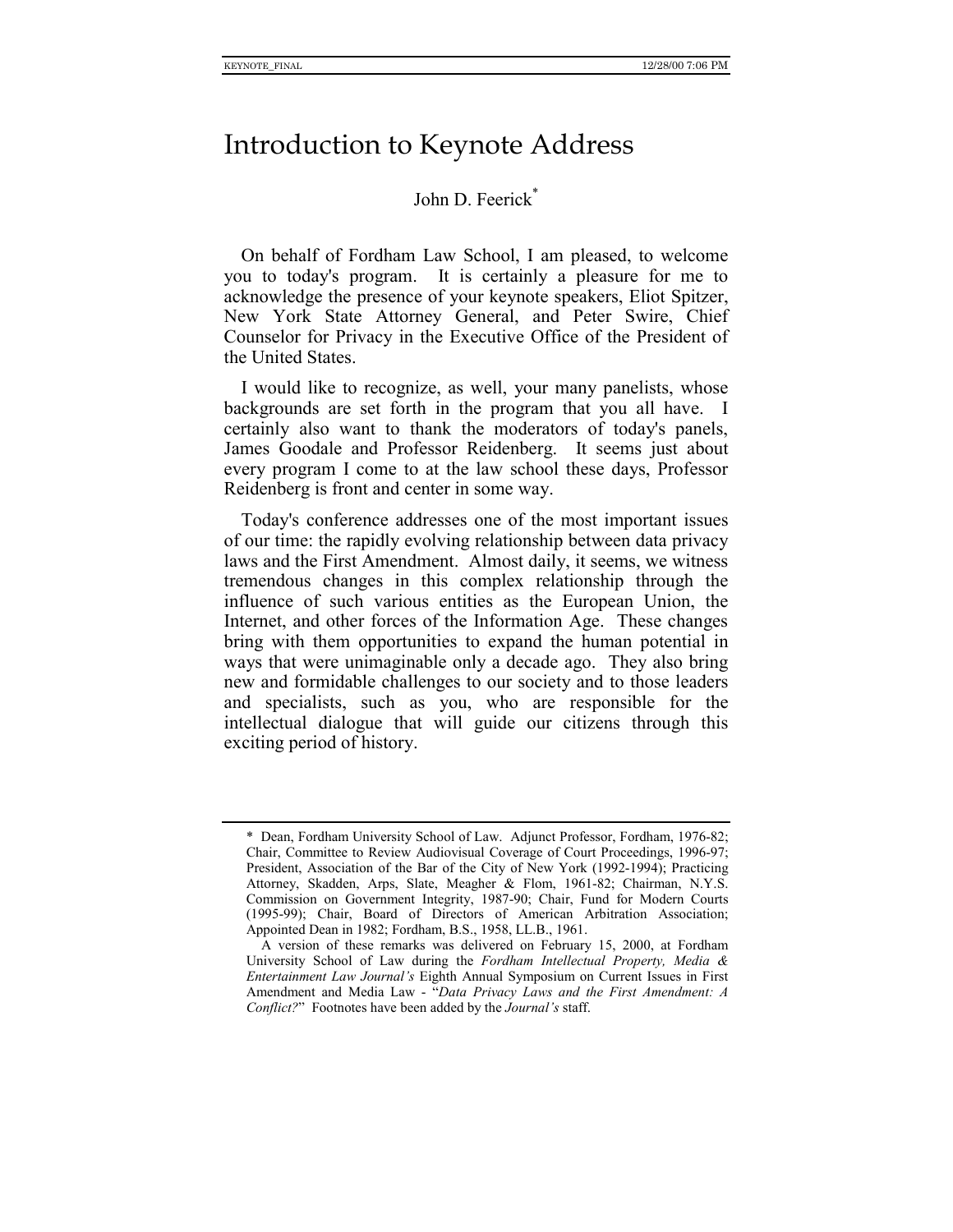#### 4 *FORDHAM INTELL. PROP., MEDIA & ENT. L.J.* [Vol.11:3

This particular program is a very important part of meeting the challenges of this brave new world. I once again would like to thank all of our students and all of the participants in the program, and I wish you all a very successful day.

I now have the great pleasure of introducing the first of your keynote speakers, New York State Attorney General Eliot Spitzer. A graduate of Princeton University and Harvard Law School, where he was an editor of the Harvard Law Review, Attorney General Spitzer has a long and distinguished career in public service. Prior to his present position, he was best known, I believe, for his work as an Assistant District Attorney in Manhattan, from 1986 to 1992, where he led successful prosecutions of organized crime, white-collar crime, antitrust violations, and political corruption. In the celebrated Gambino case, he was credited with breaking organized crime's hold on the garment center here in New York City.<sup>1</sup>

Attorney General Spitzer has also earned an enviable reputation as a community advocate and public interest lawyer. As founder of the not-for-profit Center for Community Interest, he represented neighborhood groups in efforts to evict drug dealers from public housing. He has also been active in a variety of public health initiatives, worked to reduce violence in our schools, aggressively addressed data privacy issues, and helped to ensure the integrity of electronic commerce. As a Trustee of the Montefiore Medical Center and Chair of the Community Preservation Corporation, he helped create high-tech jobs and revitalize inner-city neighborhoods. As an authority on prosecution of public interest law, he has been a regular analyst and commentator on national news programs, as well as on Court TV, "The Today Show," and many other major programs. He has also published numerous articles in legal journals and newspapers on a wide range of public policy issues.

As a fellow member of the Bar of New York, I would also like to express my admiration for the outstanding job he has done in a

<sup>1</sup> *See generally*, National Association of Attorneys General, Biography of Eliot Spitzer, *at* http://www.naag.org/about/ag.cfm?state=newyork&wildcard=bios. *See*, *e*.*g*., Samuel Maull, Prosecutor: Gambino "Salesman" Enforced Mafia Trucking Cartel, ASSOCIATED PRESS Feb. 4, 1992, *available at* 1992 WL 5332289.